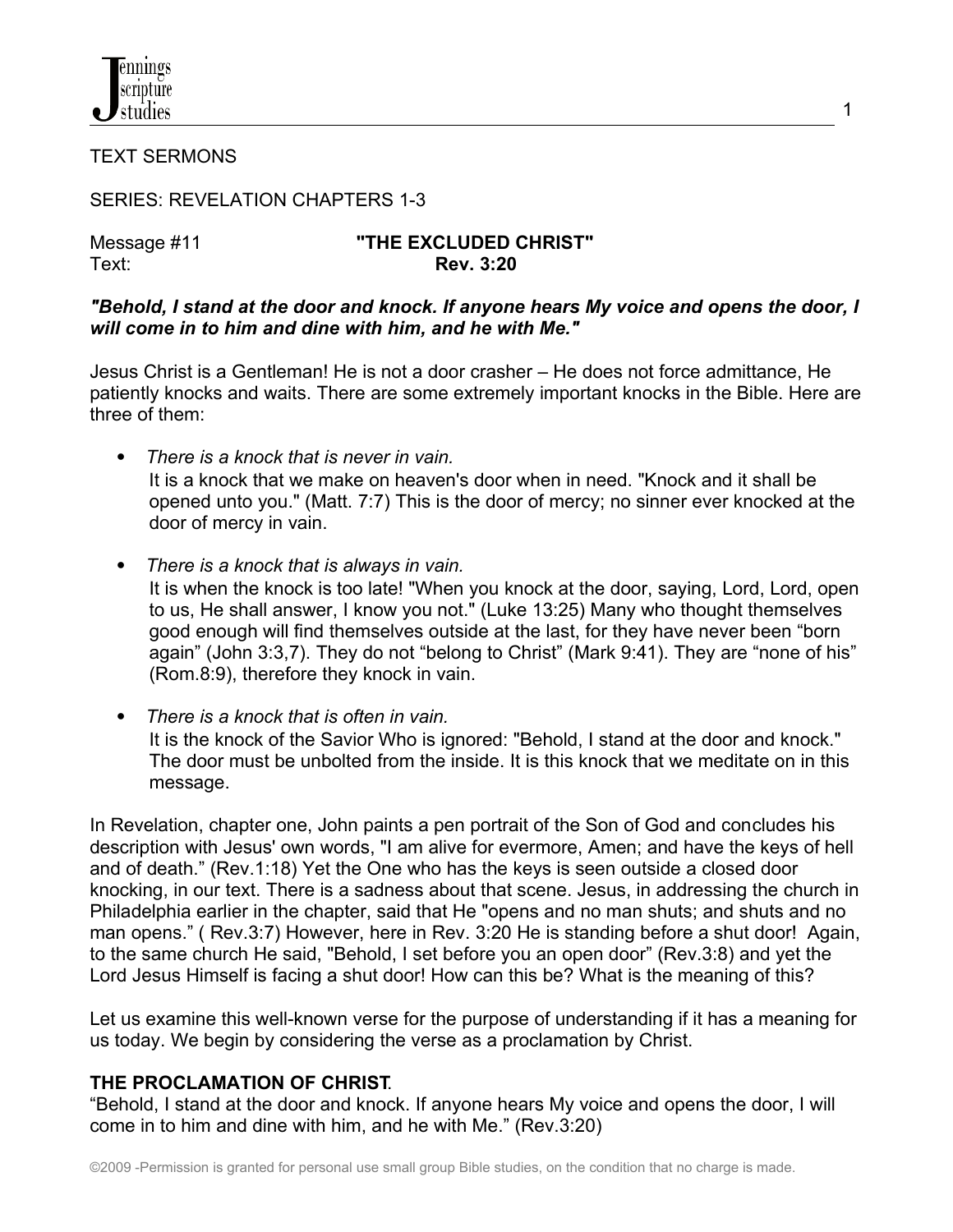## *The Language of The Proclamation.*

This statement is an announcement by Christ and begins, like most very important announcements, with an attention-getting word, an arresting word, "Behold!" It is the language of urgency. Today, when making a special pronouncement, we say, "Attention!" That is what Jesus was saying. John exclaimed early in the ministry of Jesus, "Behold! The Lamb of God who takes away the sin of the world!" (John 1:29 and 36) Or, in today's vernacular, "Attention! The Lamb of God."

# *The Location Of This Proclamation.*

This proclamation must not be isolated from its context. Therefore, let us consider the location of it in relation to the message that precedes it.

# *It is located at the end of the letter to the church in the city of Laodicea.*

This is the very church that said, "I am rich, have become wealthy, and have need of nothing." (Rev.3:17) Evidently, they felt they were well endowed and did not need Christ either! He is seen here as the crowded-out Christ. How many churches are there that act as though they are self-sufficient and have crowded Christ to the perimeter of their activities?

# *It is located at the end of the sever letters to the seven churches.*

This could be an indication that the problems that the Lord Jesus addressed in the various churches, were the result of ignoring Him. Think of the conditions that Jesus addressed in five of the churches, Smyrna and Philadelphia excluded, for they had no problem that was pin-pointed by the Lord. Here is the list:

Ephesus - lovelessness. They had left their first love. Pergamos – libertinism. They tolerated false doctrine. Thyatira – laxness. They tolerated a false prophetess who taught immorality. Sardis – lifelessness. Their name was one of fame but they were dead. Laodicea – lukewarmness. They were neither cold nor hot.

The seven churches were literal churches in existence when Jesus wrote the letters to them. However, as some have suggested, they may also be representative of the various periods of church history up until the return of Christ. Many Bible teachers have suggested that the Laodicean church characterizes the present day church and that the age ending attitude of

Christendom has shut Christ out. He did ask, "When the Son of Man comes, will He really find faith on the earth?" (Luke 18:8)

The language and location of Jesus at the end of the letter to Laodicea is certainly unusual and demands our attention and serious meditation.

# **THE POSITION OF CHRIST.**

"Behold, I stand at the door and knock."

Of the many artists' conceptions of Christ that have been painted during the centuries, none has appeared more frequently than the one of Him standing outside a door knocking.

# *STANDING*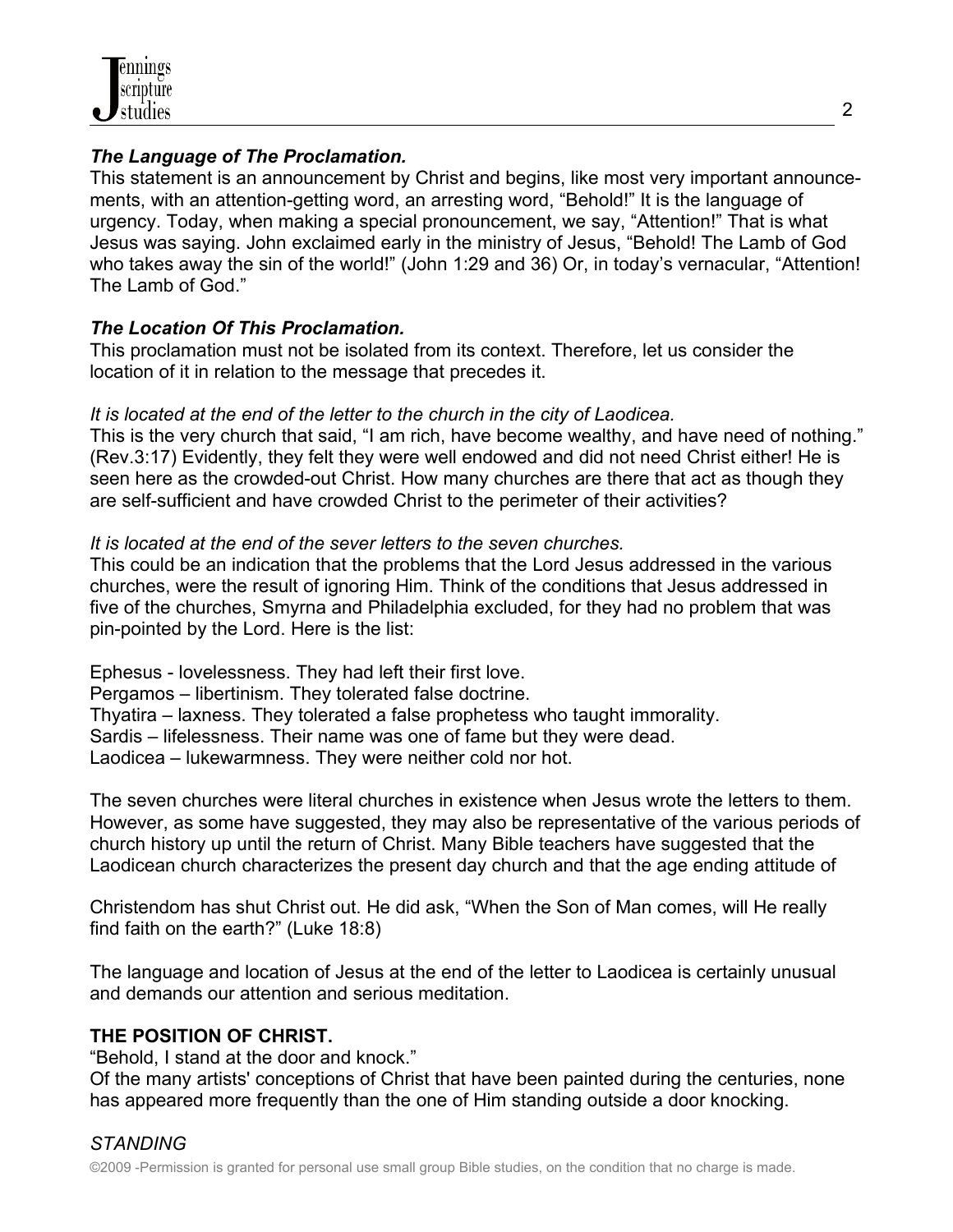Notice that He is standing. "I stand at the door." That is, He is not afar off; He is near. Standing implies that He is waiting, He is patient. He does not come and go; He does not sit; He stands. Sitting is passive, standing is active; His posture is one of expectation and availability. He is seen as being available but ignored.

#### *KNOCKING*

And He knocks. "I stand at the door and knock." Jesus is seen knocking, not battering. Knocking disturbs sleep, interrupts activities, invades privacy, stirs lethargy, This is not a single tap but a continuous action and speaks of earnestness and insistence.

A closed-out Christ signifies resistance. If a saint chooses to live selfishly and sinfully, it is because they turn a deaf ear to the sound of the Savior at the entrance of their daily lives. Open to Him in the morning; live with Him all the day!

#### *OUTSIDE*

He is on the outside of the door. The problem with the church at Laodicea was that Christ was not considered an "Insider" but an "Outsider." He was not invited into their midst but was outside in the mist!

#### *WHERE IS CHRIST TODAY?*

*He Is Outside The Door Of The World.* 

John 1:10 tells us, "He was in the world, and the world was made by him, and the world knew him not." Christ is excluded from His world today. Were He to appear visibly before the world leaders at the United Nations, they would not want Him. Were He to offer His peace program they would reject it. Were He to appear before the Unites States President and Congress would they welcome Him and His remedy for our nation's ills?

*He Is Outside The Door Of The Sinner's Life.*

While Revelation 3:20 is primarily addressed to churches generally and to the church in Laodicea specifically, it has a secondary applicable to the sinner as well. This verse has been the text of many evangelistic appeals. Do not miss the words "If any man" (kjv) ; "If anyone" (nkjv). He is addressing the individual here.

 John 1:11 presents a similar situation: "He came to his own, and his own did not receive him." That is, He presented Himself to all collectively and was rejected. The next verse is an appeal to the individual: "But as many as received Him, to them He gave the right to become children of God, to those who believe in His name."(Jn.1:12)

*He Is Outside The Door Of Some Homes.*

My grandmother had a plaque on the wall of her bedroom, over the dresser. It read, "Christ is the Head of this home; the unseen Guest at every meal, the Silent Listener to every conversation." She lived by that saying.

There are many homes, comprised of professing Christians, where Christ is not the Head; where He is not recognized as the Guest at every meal and where conver sations do not reflect the awareness of His presence. Why the disintegration of the home? Why the disarray and dismay in so many Christian homes? Christ has been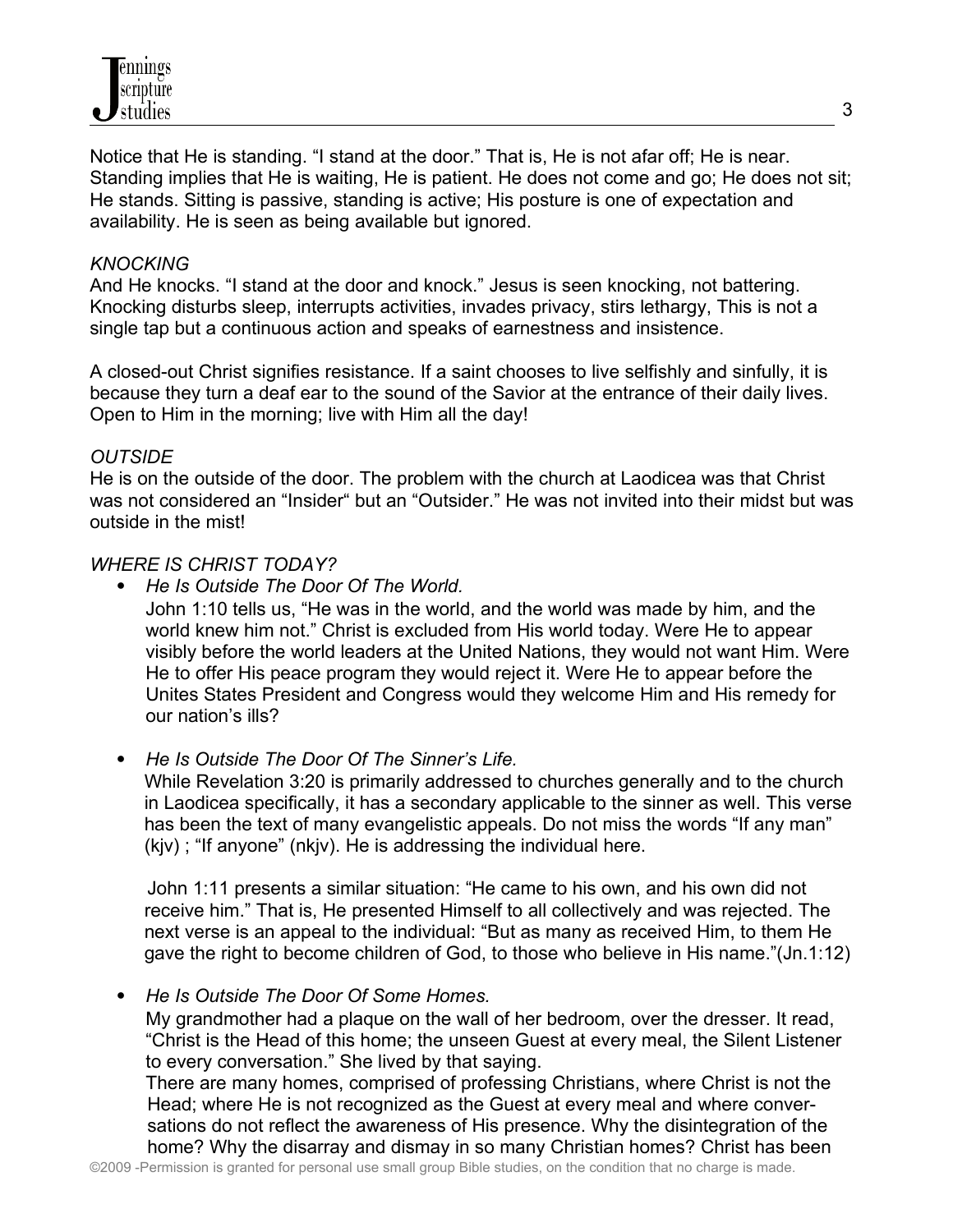crowed out. He is outside the door knocking!

*He Is Outside The Door Of Some Churches.*

For the most part, the church at Laodicea was so busy, there was so much activity, the church was so occupied with other matters, that communion with the Lord was ignored and Jesus is seeking communion and fellowship with the individual who will hear His voice and give place to His holy presence.

Inside many churches today, there is little or no communion with the Lord Jesus. The people gather and go through the motions of a "service" but Jesus Christ is not the central focus of the meeting, the ministering or the message. Paul warned Timothy about such when he said "In the last days" there would be those who have "a form of godliness" but deny its power. (II Tim.3:5)

Many congregations are entertained, but not edified. They are feeding on that which appeals to the flesh but are not feasting upon the Bread Of Life. The Head of the church gave the church the mission of being the lights in the world, but for many, the world has gotten in and put The Light out – outside the door!

**Illust.** Two little girls were looking at the picture of Christ standing outside the door knocking. One asked the other, "Why don't they let Him in?" The other replied, "Maybe they are down in the basement and can't hear Him!" Many are down in the cellars of self-centeredness and sin and do not hear His knock. Like Samson, they are going about their religious exercises but do not know that the Lord has departed from them. (Judges 16:20)

> "O Jesus, thou art standing Outside the fast-closed door, In lowly patience waiting To pass the threshold o'er.

 Shame on us, Christian brothers, His name and sign who bear. O shame, thrice shame upon us, To keep Him standing there!"

The Excluded Christ desires to be the Included Christ; included in our world, hearts, homes and churches. Listen now, to His petition for admittance:

# **THE PETITION OF CHRIST.**

"If anyone hears my voice and opens the door I will come in."

There are two conditions that must be met in order for Christ to enter. First, there must be spiritual perceptivity and second, there must be spiritual receptivity. *PERCEPTIVITY IS REQUIRED –* "hear."

He said, "If anyone hears my voice." We are told that He is outside "knocking." Then He is said to be speaking: "If anyone hears my voice." Jesus does not knock with His knuckles; His knock is His voice. The knock is not literal, it is vocal although not audible. It is the inward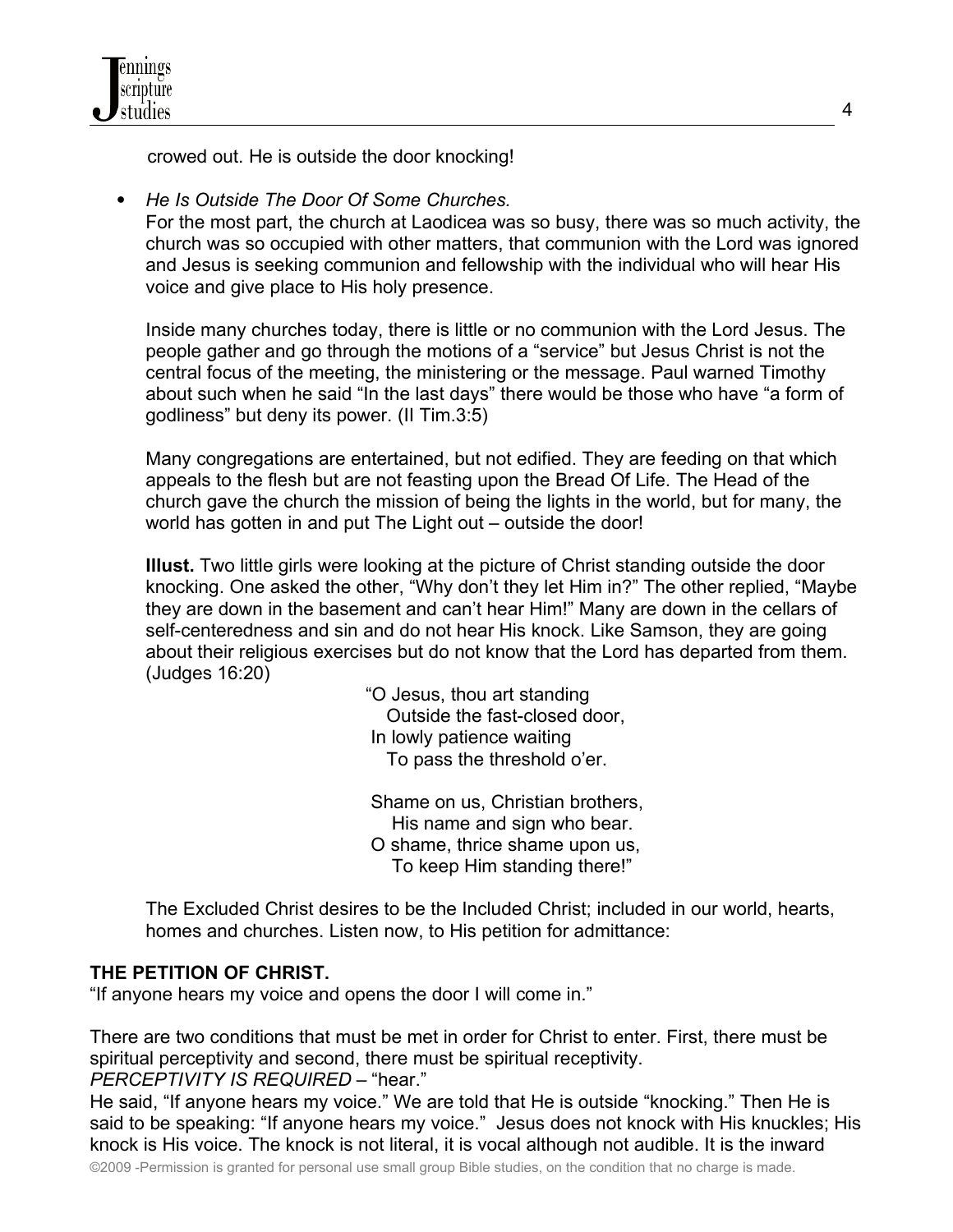voice of the Spirit of Christ – that "still, small voice" (I Kings 19:12) that is heard in the conscience. The big question is not, "is God speaking," but "are you listening?"

That first knock – do you remember it? That first knock may have been when you were a child at family devotions, Vacation Bible School, Sunday School or at camp where you first heard the gospel message of how Christ died for you. The knock may have come when your mother prayed for you or when you were ill or attended that first funeral service. It may have been that time when you were in great danger and terribly afraid. It may have come in your teen-age years perhaps at a church youth function with the singing, testimonies and devotional talks that you began to think about eternal realities.

The first knock could have come when you heard the preacher declaring the Word of God; or when a friend or loved one approached you about your need of salvation; or when a total stranger thrust a gospel pamphlet into your hand; or as you listened to the radio or television speaker and were challenged to open your heart to the Lord Jesus as your Savior. Whenever it was, that first knock was unmistakable, although it may have been many years ago, you have not been successful in completely erasing it from your mind.

Until now you have not opened to Him and, although He keeps knocking, the knock is not as loud as before and the voice is very faint. I would remind you that for everyone who has heard the Good News, there is that last knock. For some. The last knock is heard when they open the door and invite the Heavenly Visitor in. For others, the last knock is heard when, after many refusals, the heart becomes calloused and the ear deaf to the sound of the knock. Yet, for others, the last knock is when death comes and the door had remained shut resulting in eternal lostness.

#### *RECEPTIVITY IS THE RESPONSE.* "open."

...and opens the door I will come in." It is not enough to hear the Savior's knock, His voice, but there must be receptivity. There must be the action of opening the door! Hearing without heeding is not receptivity but rejection. An invitation ignored is an invitation declined!

That first knock, it was sudden, unexpected, disruptive and disquieting. It caused stirrings down deep in your soul and aroused within you the sense of need. When that first knock came, you were very sensitive, tender of heart and felt the urgency to respond to the knock, but hesitated. Perhaps the hesitancy only made you bold to resist the urge to open the door of your life to the only Savior from your sin. The crisis of that initial conviction was overcome by the decision to postpone the most important decision of your life until later. You purposed that someday you would say,

> "Come into my heart, Lord Jesus. Come in today, come in to stay, Come into my heart, Lord Jesus."

I urge you to make that decision today, receive Him as your Savior and Lord. If you will open the door of your heart to Jesus Christ, someday He will open the door of heaven to you.

## **THE PROMISES OF CHRIST.**

©2009 -Permission is granted for personal use small group Bible studies, on the condition that no charge is made.